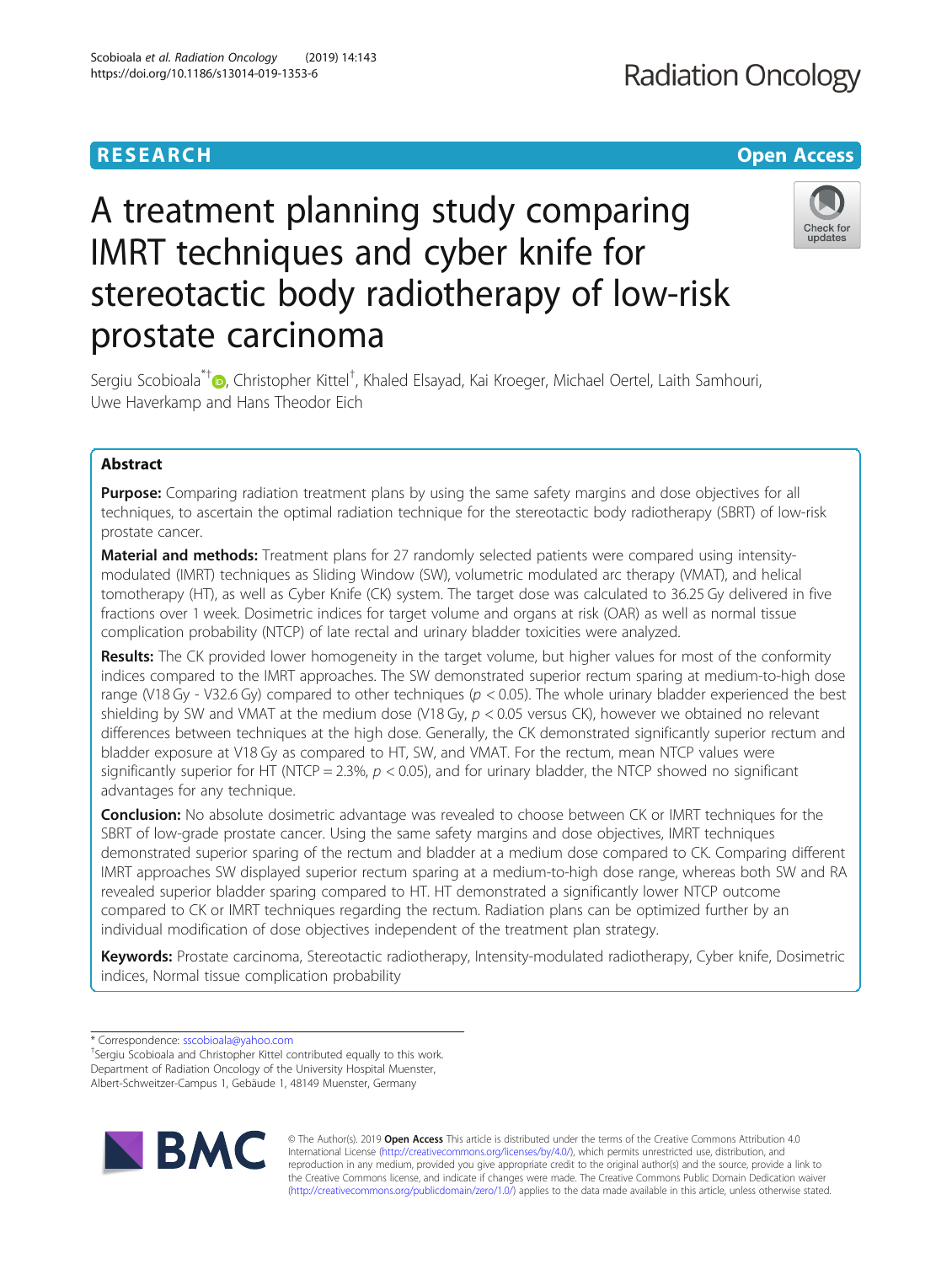#### Introduction

Different radiotherapy techniques, as well as fractionation regimens, are currently used for localized prostate cancer. A conventionally-fractionated intensity modulated radiotherapy (IMRT) is the most frequently applied treatment modality in the case of prostate cancer. One retrospective analysis evaluated the standard fractionation versus hypofractionation regimens. This analysis suggests that the  $\alpha/\beta$  value for prostate cancer is 1.4 Gy (0.9–2.2) regardless of risk status [[1\]](#page-8-0). Furthermore, hypofractionated radiotherapy (RT) may be radiobiologically favorable in the treatment of prostate cancer due to potentially greater sensitivity of high fraction dose [[2](#page-8-0)–[4\]](#page-8-0). Previous studies of moderate hypofractionated RT (fraction dose between 2.5 Gy and 3.5 Gy) showed better disease local control, as well as similar toxicity rate compared to conventionally-fractionated RT [\[5](#page-8-0)–[7](#page-8-0)]. Different radiation techniques, additionally, may be applied for stereotactic body RT (SBRT) in order to deliver a large fraction dose to the prostate. RT modality as provided by the robot-assisted technique Cyber Knife® (CK), which can deliver such radiation within a high fraction dose, is currently witnessing increased usage in the treatment of prostate cancer with low-to-intermediate risk [[2,](#page-8-0) [8](#page-8-0)–[12\]](#page-8-0). All IMRT techniques, especially rotational approaches as helical tomotherapy (HT) and volumetric modulated arc therapy (VMAT), can potentially deliver a high daily fraction, thus, achieving the treatment plans with high conformity and reducing the dose delivered to the surrounding healthy tissue. In the series of studies a good dosimetric quality for several SBRT techniques for the treatment of localized prostate cancer was demonstrated [\[13](#page-8-0)–[17\]](#page-8-0). In this study, we performed a comparative statistical analysis of dosimetric parameters between Sliding Window (SW), HT, VMAT, and CK for the SBRT in patients with low-risk prostate cancer. It is the first planning study that, specifically, uses the Lyman-Kutcher-Burman (LKB) model in the analysis of late rectal and urinary toxicities following prostate SBRT based on estimation of NTCP parameters.

# Material and methods

#### Patients

The treatment plans were generated for 27 randomly selected patients with low-risk prostate cancer who underwent definitive HT. The patient and tumor characteristics are presented in Additional file [1](#page-8-0): Table S1 The mean age of study patients was 68 years (range 58 to 77 years). Patient selection criteria was based on the pathology of proven low-risk prostate cancer; PSA less than 10 ng/mL, Gleason Score 6 - 7a, and T1c - T2a per national comprehensive cancer network (NCCN) criteria [\[18](#page-8-0)].

#### Plan generation and analysis of dosimetric parameters

The databases of a thin-cut 3 mm CT scans were fused with 1.5 T MRI. The prescription dose was 5 fractions of 7.25 Gy to the 80% isodose. The corresponding dose was 36.25 Gy, with at least 98% coverage of the PTV. The potential maximum coverage of 100% of the prescribed dose covered 2% of PTV. This corresponds to a biological equivalent dose (BED) of approximately 90 Gy by the  $α/β$  value of 1.5 for prostate, 3 for rectum and 6 for urinary bladder [[3,](#page-8-0) [4](#page-8-0), [19](#page-8-0)–[21](#page-8-0)]. Similar dose objectives adapted to the criteria of ICRU 83 were used by the planning for VMAT, SW, HT, as well as for CK.

The clinical target volume (CTV) and planning target volume (PTV) were defined according to Boehmer et al. [[22\]](#page-8-0). The CTV included the prostate directly without seminal vesicles. A 3 mm margin in the dorsal direction and 5 mm margin in ventral and lateral directions was further added for PTV delineation. The prescription dose was limited to ≥80% in order to restrict maximum dose to the prostatic urethra with 110% of the prescription dose. To assess the PTV coverage, we have used the following parameters: PTVV80% – percentage volume of PTV receiving 36.25 Gy; PTVD2% (max, Gy) and PTVD98% (min, Gy) - maximum and mean dose to the PTV. The dose-volume objectives for the OAR are presented in Table 1. The dose constraints for OAR, furthermore, had met qualifying criteria per the Quantitative Analyses of Normal Tissue Effects in the Clinic (QUANTEC) reports (Table 1) [[8,](#page-8-0) [9](#page-8-0), [13,](#page-8-0) [14](#page-8-0), [19](#page-8-0), [20\]](#page-8-0). The patient-averaged dose-volume histograms (DVH) were statistically analyzed for PTV and OAR.

Based on the recommendations of the ICRU 83 reports and several clinical studies, specific conformal indices were used to describe the dose distribution. These indices refer to the PTV volume, partial PTV volume covered by prescribed isodose (PTVpi), and volume treated by prescribed isodose (TVpi) [\[23](#page-9-0)]. The homogeneity index characterizes dose homogeneity inside of the PTV and is calculated using the near maximum (D2%), near minimum (D98%), and the mean dose (Dmean): D2% – D98%/Dmean (optimal at 0)  $[21]$  $[21]$ . The CN provides complementary

Table 1 Organ at risk dose constraints

| Organ           |                    |          |
|-----------------|--------------------|----------|
| Rectum          | V18 Gy             | $< 50\%$ |
|                 | V <sub>29</sub> Gy | $< 20\%$ |
|                 | V32.6 Gy           | < 10%    |
|                 | V36.25 Gy          | $< 5\%$  |
| Urinary bladder | V18 Gy             | < 40%    |
|                 | V36.25 Gy          | < 10%    |
| Femoral heads   | V14.5 Gy           | $< 5\%$  |

Abbreviations: Vx Percent of OAR volume exposed to certain radiation dose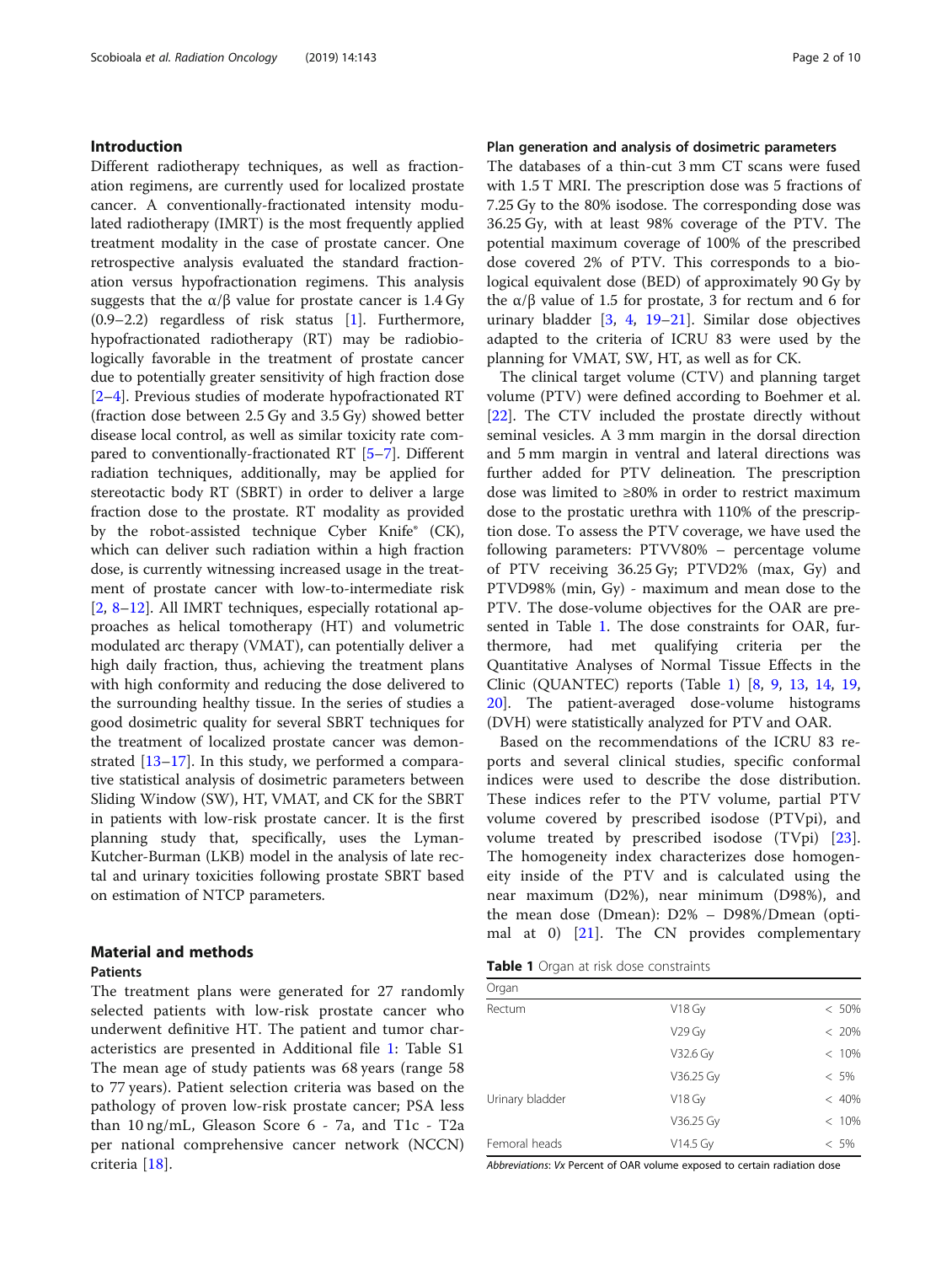<span id="page-2-0"></span>information about irradiation of PTV and healthy tissues, and is calculated as PTVpi/PTV x PTVpi/TVpi, demonstrating the optimal results at a value of 1 [\[24](#page-9-0)]. The CIICRU was described in the ICRU 62 report and is defined as a quotient of TVpi/PTV (optimal at 1) [[25](#page-9-0)]. The  $CA$  quantified the radiation exposure of the surrounding healthy tissue and is defined as TVpi - PTVpi/PTV (optimal at 0)  $[26]$  $[26]$ . The C $\triangle$ COV describes the coverage of the target volume by the prescribed isodose and is calculated as PTVpi/PTV, reflecting ideal PTV coverage for the value of 1 [[27\]](#page-9-0).

For this study the plans were generated by more than 3 independent planners. All plans were created for a possible use in the institute. The planning was not affected by previously generated plans because different plans were created by different planners for a patient case.

#### Radiation techniques

Seven-field IMRT plans using the SW technique were created on the Eclipse™ 10 treatment planning system [Varian Medical Systems, Palo Alto USA]. All plans were generated for the Varian True Beam linear accelerator (LINAC) using beam energies of 15 MV photons and beam angles of 0°, 51°, 102°, 153°, 204°, 255° and 306°. The VMAT plans were created using the same treatment planning system as for SW. Two incomplete arcs from 200° to 160° for the protection of the posterior rectum wall were used. The plans were created using 15 MV photons with a 0.5 cm leaf width. A maximum dose rate of 600 MU/min as well as MLC motion of 2.5 cm/s was applied. The MLCleakage was at 1.8%. The HT plans were assessed using Tomo planning system version 5 (Accuray<sup>®</sup> Inc., Sunnyvale, USA). The plans were created for the High Art HDII HT system that uses a helical slice 6 MV photon beam modulated by 64 binary multileaf collimators. The Multiplan® planning system version 5.2 was used to generate the CK plans (Accuray®, Sunnyvale, USA). The CK robotic arm moves in six different axes with a specific positioning accuracy of 0,2 mm. It delivers a 6 MV photon beam with a dose rate of 850 MU/min. The collimator system consists of 12 fixed cones with a size of 5 mm to 60 mm (at 800 mm SAD).

#### NTCP estimation

Lyman's model of rectal and bladder toxicities was used for estimating NTCPs, which is integrated in the biological evaluation module [[28\]](#page-9-0). Parameters used in the Lyman's model are presented in Table 2. The dose was recalculated to the conventionally fractionated treatment schedule of 2 Gy per fraction using the  $\alpha/\beta$ value of 3 for rectum, and α/β value of 6 for bladder

Table 2 Parameters used in the Lyman-Kutcher-Burman model

| Parameter      | Rectum | Urinary bladder |
|----------------|--------|-----------------|
| D50%           | 80     | 62              |
| $\alpha/\beta$ | 3      | 6               |
| n              | 0.06   | 0.13            |
| m              | 0.15   | 0.11            |

Abbreviations: D50% Tolerance dose leading to 50% complications, n Volume effect, m Steepness of the dose-response curve

[[29](#page-9-0)–[31\]](#page-9-0). Lyman's model is based on a probit function:  $NTCP_{LKB} = \frac{1}{2\pi}\int_{-\infty}^{t} exp(\frac{-u^2}{2}) du$ , where  $t = \frac{D_{eff}-D_{50}}{m \cdot D_{50}}$  and  $D_{\text{eff}} = \sum_{i=1}^{M} (\frac{v_i}{V_{\text{ref}}}EQD_{2,i}^{1/n})^2$ , where  $D_{50}$  = dose giving a 50% response probability,  $m = slope$  of the response curve,  $n =$ volume dependence, M = total number of voxels,  $\frac{v_i}{V_{ref}}$  = relative volume of voxel compared to reference volume, and  $EQD_2$  = the equivalent dose in voxel when given in 2 Gy fractions.

#### Statistical analysis

The statistical analysis was carried out through SPSS software (SPSS for Windows, Version 24.0). A  $p$ -value < 0.05 was considered statistically significant. The comparison of dose distribution in the target volume and in the OAR through use of different radiation techniques was examined with the Wilcoxon Test for paired-samples. In a similar way, we tested the homogeneity and conformity of the radiation field in the target volume for different field arrangements. The effect of the variables (techniques) on the NTCP outcome of urinary and rectal toxicities was statistically analyzed by use of Wilcoxon Test.

#### Results

The volumes of the prostate and urinary bladder did not exhibit any relevant data concerning dose distribution volumetric differences in analyzed patients. The average of these volumes was  $31 \text{ cm}^3$  (range,  $27 \text{ cm}^3$  to 58 cm<sup>3</sup>) and 300 mL (range, 220 mL to 410 mL), correspondingly. Similarly, the rectal diameter did not significantly vary between patients (median 5 cm, range 3.4 cm to 7.4 cm) (Additional file [1:](#page-8-0) Table S1.

Conformal indices are summarized in Table [3](#page-3-0). HI around 0.2 was received for all techniques. The HT provided a higher homogeneity of dose distribution than in any other technique employing the target volume. This demonstrates a significant advantage compared to CK  $(p = 0.03)$ . Similarly, the coverage index COV appeared inferior for the CK. Other conformity indices (CN, CII-CRU, CΔ) revealed superior values for the CK.

The time for the planning averaged 2.5 h for CK, 2 h for HT, and 1 h for VMAT and SW. The mean treatment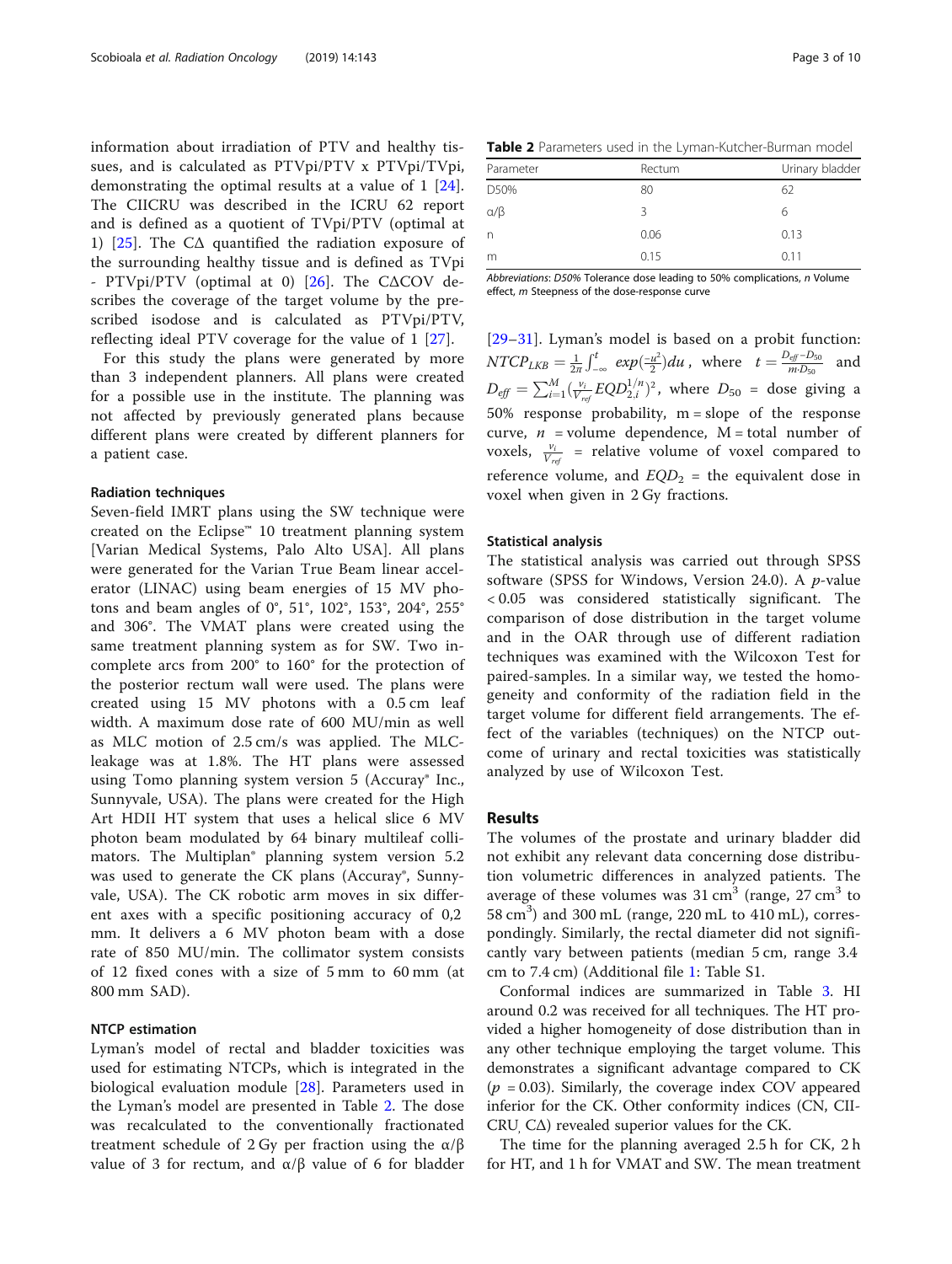| Index                         | HT<br>Mean $\pm$ SD | <b>SW</b><br>Mean $\pm$ SD | <b>VMAT</b><br>Mean $\pm$ SD | CK<br>Mean $\pm$ SD |
|-------------------------------|---------------------|----------------------------|------------------------------|---------------------|
| Homogeneity index, HI         | $0.18 \pm 0.01*$    | $0.21 \pm 0.01$            | $0.19 \pm 0.01$              | $0.21 \pm 0.04*$    |
| Conformation number, CN       | $0.85 + 0.05$       | $0.81 \pm 0.05$            | $0.87 + 0.03$                | $0.87 \pm 0.06$     |
| ICRU Conformity index, CIICRU | $.16 \pm 0.08$      | $1.22 \pm 0.07$            | $1.13 \pm 0.04$              | $1.08 \pm 0.07$     |
| Coverage index, $C\Delta$     | $0.16 + 0.08$       | $0.23 + 0.07$              | $0.14 + 0.04$                | $0.11 \pm 0.06$     |
| Coverage index, COV           | $0.99 \pm 0.01$     | $0.99 \pm 0.01$            | $0.99 \pm 0.01$              | $0.97 \pm 0.02$     |

<span id="page-3-0"></span>Table 3 Summary of dosimetric indices averaged from the treatments plans of 27 patients

Abbreviations: VMAT Volumetric Modulated Arc Therapy, SW Sliding Window, HT Helical tomotherapy, CK Cyber Knife, SD Standard deviation, HI Homogeneity index, CN Conformation number, CIICRU ICRU conformity index, CΔ Coverage index, COV Coverage index COV; \*-values with statistically significant difference ( $p < 0.05$ )

delivery time was significantly higher for CK with 42 min compared to IMRT techniques. Among IMRT approaches, the median treatment time of the HT was significantly higher with 22 min (range: 16–26 min;  $p < 0.05$ ) compared to SW (6 min, range: 4.5–8.2 min) or VMAT (5 min, range: 4–6 min).

We assessed the dosimetric values for PTV and OAR from the patient-averaged DVH (these values are presented in further detail in Table 4). The mean prescription volumes did not show any relevant volumetric differences between the radiation techniques and varied between 90  $\text{cm}^3$  and 160  $\text{cm}^3$ . The PTVV80 was found significantly lower for CK compared to other IMRT techniques  $(p = 0.04)$ , whereas D2% and D98% values did not significantly vary between the techniques (Table 4). The patientaveraged DVH revealed statistically superior rectum sparing by IMRT techniques at the doses range of V18

Gy  $-$  32.6 Gy compared to CK technique ( $p < 0.05$ ) (Figs. [1](#page-4-0) and [2](#page-4-0), Table 4). The highest rectum shielding was received by SW at medium-to-high dose range (Figs. [1](#page-4-0) and [2,](#page-2-0) Table 4). The whole urinary bladder experienced the significant shielding by SW and VMAT at 18 Gy (V18 Gy,  $p < 0.05$  versus CK) (Figs. [1](#page-4-0) and [2;](#page-4-0) Table 4). No relevant dosimetric difference in the dose distribution to rectum and urinary bladder was found between techniques at V36.25 Gy. A significantly superior sparing of femoral heads was received by HT (V14.5 Gy). The CK affected mostly the left femoral head, for that spared highly the right femoral head (Figs. [1](#page-4-0) and [2](#page-4-0); Table 4).

The calculated mean NTCP values and the model parameters for the rectum and urinary bladder are.

listed in Table [5](#page-5-0). The HT revealed significantly superior mean NTCP values for rectum (NTCP = 2.3%,  $p < 0.05$ ) than was demonstrated by VMAT (NTCP =

Table 4 Averaged dosimetric values for PTV and organ at risk

|                    | HT.               | <b>SW</b>          | VMAT               | <b>CK</b><br>$Mean \pm SD$ |
|--------------------|-------------------|--------------------|--------------------|----------------------------|
|                    | $Mean \pm SD$     | $Mean \pm SD$      | $Mean \pm SD$      |                            |
| PTV                |                   |                    |                    |                            |
| V80 (%)            | $99.03 \pm 0.63*$ | $99.15 \pm 0.59*$  | $99.35 \pm 0.44*$  | $96.84 \pm 2.48*$          |
| $D2\%$ (Gy)        | $44.10 \pm 0.72$  | $45.41 \pm 0.69$   | $45.17 \pm 0.26$   | $44.08 \pm 0.39$           |
| D98% (Gy)          | $36.90 \pm 0.41$  | $36.86 \pm 0.46$   | $37.10 \pm 0.27$   | $35.82 \pm 0.92$           |
| Urinary Bladder    |                   |                    |                    |                            |
| V18 Gy (%)         | $17.30 \pm 12.88$ | $15.46 \pm 12.33*$ | $15.52 \pm 12.48*$ | $22.51 \pm 17.64*$         |
| V36.25 Gy (%)      | $3.70 \pm 3.49$   | $4.24 \pm 4.11$    | $3.98 \pm 3.75$    | $4.04 \pm 3.82$            |
| Rectum             |                   |                    |                    |                            |
| V18 Gy (%)         | $11.51 \pm 3.87*$ | $8.34 \pm 3.13*$   | $10.40 \pm 4.45*$  | $29.62 \pm 13.79*$         |
| V29 Gy (%)         | $2.72 \pm 1.46*$  | $2.18 \pm 1.30*$   | $2.99 \pm 1.91*$   | $8.11 \pm 5.03*$           |
| V32.6 Gy (%)       | $0.72 \pm 0.59$   | $0.82 \pm 0.69$    | $1.29 \pm 1.11$    | $3.10 \pm 2.24$            |
| V36.25 Gy (%)      | $0.01 \pm 0.03$   | $0.08 \pm 0.11$    | $1.22 \pm 3.70$    | $0.19 \pm 0.25$            |
| Femoral head right |                   |                    |                    |                            |
| $V14.5$ Gy $(\%)$  | $0.05 \pm 0.13*$  | $11.21 \pm 13.78$  | $11.59 \pm 18.60$  | $2.04 \pm 3.67$            |
| Femoral head left  |                   |                    |                    |                            |
| $V14.5$ Gy $(\%)$  | $0.07 \pm 0.18*$  | $9.07 \pm 11.04$   | $10.16 \pm 13.35$  | $21.16 \pm 13.75*$         |

Abbreviations: HT Helical tomotherapy, SW Sliding Window, VMAT Volumetric Modulated Arc Therapy, CK Cyber Knife, PTV Planning target volume, SD standard deviation, Dx (Gy) Dose (Gy) absorbed by the certain percent (%) or absolute volume (cc) of the countered structure, Vx Percent of OAR volume exposed to certain radiation dose;  $*$ - Values with statistically significant difference ( $p < 0.05$ )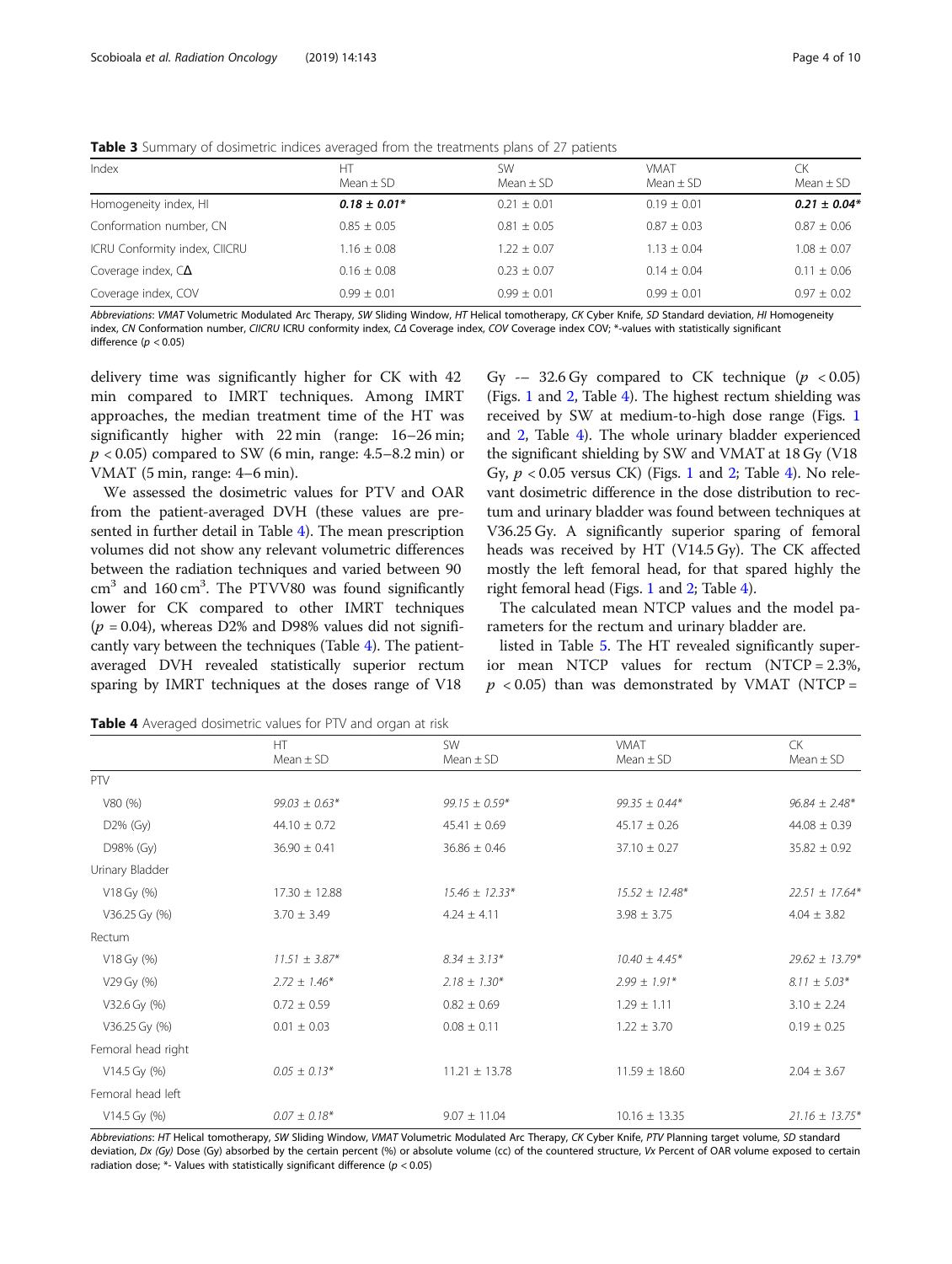<span id="page-4-0"></span>



green. \*- significant difference in dose distribution to OAR between radiation techniques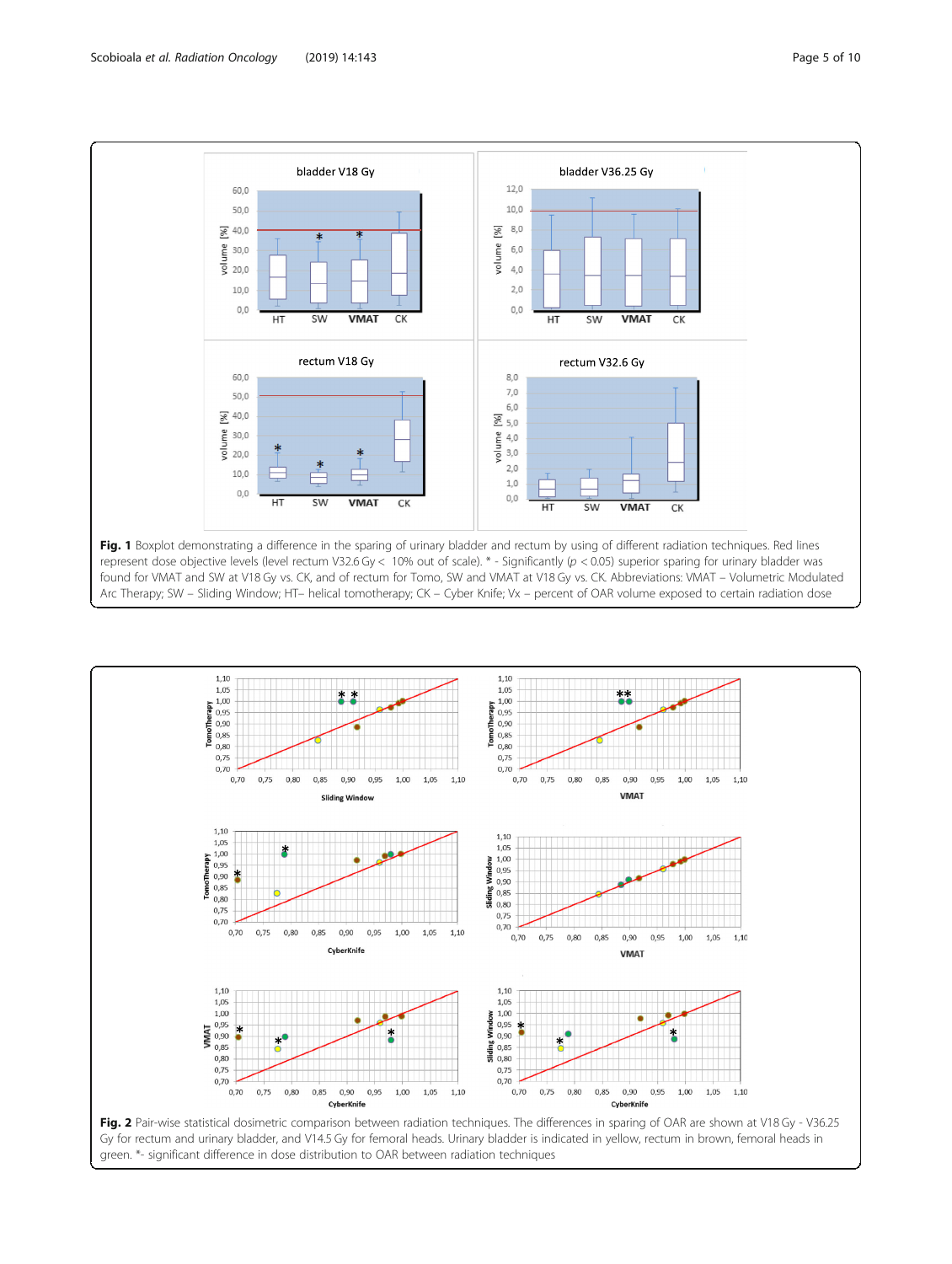<span id="page-5-0"></span>

| Technique/Organ | Rectum | Urinary bladder |
|-----------------|--------|-----------------|
| HT              | $2.3*$ | 2.8             |
| <b>SW</b>       | 3.8    | 1.8             |
| <b>VMAT</b>     | 4.5    | 2.8             |
| CK              | 5.8    | 22              |

Abbreviations: HT Helical tomotherapy, SW Sliding Window, VMAT Volumetric Modulated Arc Therapy, CK Cyber Knife; \* - value with statistically significant difference ( $p < 0.05$ )

4.5%), SW (NTCP = 3.8%) and CK (NTCP = 5.8%). For urinary bladder the mean NTCP values were not significantly lower for SW (NTCP  $= 1.8\%$ ) compared to VMAT  $(NTCP = 2.5%) HT (NTCP = 2.8%) and CK (NTCP =$ 2.2%). Consequently, the HT demonstrated a lower NTCP outcome compared to CK or IMRT techniques for rectum and the NTCP for the urinary bladder showed no significant advantages for any technique.

#### **Discussion**

Our study evaluated a dosimetric comparison between IMRT-based techniques and robotic-assisted CK system by applying the SBRT for low risk prostate carcinoma. To our knowledge, this is the first time, when the NTCP parameters, which demonstrate probability of late rectal and urinary bladder radiation-related complications, were comparatively analyzed for SBRT techniques. Previous reports showed a high rate of biochemical, disease-free survival, along with an acceptable toxicity profile, with a larger fraction dose by applying SBRT techniques [[9,](#page-8-0) [32](#page-9-0)–[35\]](#page-9-0). Most single-center studies have used the CK technology demonstrating the feasibility of CK-based prostate SBRT [[9](#page-8-0)–[13](#page-8-0), [33](#page-9-0), [35](#page-9-0)–[38\]](#page-9-0). McBride et al. demonstrated in their first multi-institutional Phase I study, an effective and safe use of hypofractionation with a CK System, by applying a 7.25–7.5 Gy fraction dose delivered in 5 fractions for the treatment of low-risk prostate adenocarcinoma [[12\]](#page-8-0). The Prospective Randomized Phase III study, "PACE," was developed to evaluate a clinical outcome following the SBRT monotherapy with CK, and further examined this therapy in comparison to surgery and conventionally fractionated IMRT in localized prostate carcinoma ([http://www.clinicaltrials.](http://www.clinicaltrials.gov/ct2/show/NCT01584258?term=PACE&rank=12) [gov/ct2/show/NCT01584258?term=PACE&rank=12\)](http://www.clinicaltrials.gov/ct2/show/NCT01584258?term=PACE&rank=12).

Unlike standard IMRT a technique, the CK technology performs an intrafractional matching of the beam targeting the prostate when motion is detected achieving the targeting errors of less than 1 mm [\[39,](#page-9-0) [40](#page-9-0)]. However, the longer treatment time with CK may result in intrafraction dose uncertainty because of bladder and bowel motion with anatomical deformation during the radiation treatment. Thus, Reggiori et al. showed that dose uncertainties for the targets and rectum amplified with the increase of time in patients treated with VMAT [\[41](#page-9-0)].

The mean treatment time that we observed for IMRT techniques, especially for VMAT and SW, was significantly less than for CK, (6 and 5 min compared to 42 min, respectively). The short treatment time helps to avoid dosimetric uncertainties in the target volume caused by bladder and bowel intrafraction form variation. Most treatment planning systems used for CK do not have advanced algorithms for the reducing of the planning time. Rossi et al. have proposed an automated treatment plan generation by using of "Erasmus-iCycle" optimizer for the creation of a beam angle class solution for noncoplanar prostate SBRT with CK to replace timeconsuming beam angle optimization for each individual patient [\[16\]](#page-8-0). Using the in-house developed optimizer, the authors established 15-, 20-, and 25-beam class solutions without significant loss in plan quality compared to individualized beam angle selection, reducing the computation time for the plans generation by a factor of 14 to 25. Thus, using beam angle class solution instead of individualized beam angel selection, 25-beam plans could be generated in 31 min compared with 13 h.

We have demonstrated that both CK and IMRT-based techniques achieve similar dosimeteric outcomes, concerning PTV coverage, as well as providing highly conformal dose distribution. However, PTV homogeneity was significantly lowered in the CK treatment plans compared to rotational IMRT approaches. In addition, the IMRT techniques provided lower rectum and urinary bladder exposure at medium-to-high dose ranges than CK. Our findings are in agreement with the results obtained by MacDougall et al. [\[13\]](#page-8-0). Their results were provided from a dosimetric analysis gathered by comparing dose distribution between the CK and a VMAT with delivery of 35 Gy to the prostate in 5 fractions. The dose constraints for OAR were achieved by both techniques, however, PTV homogeneity as well as the mean planning and delivery time were in favor of VMAT. Furthermore, the use of VMAT was found to be superior when sparing OAR at lower radiation doses. Similarly, Lin et al. showed that applying 37.5 Gy in 5 fractions revealed superior PTV coverage and better rectum sparing at low doses with VMAT plans than with CK plans, although 6 MV photon beams were used for the VMAT treatment plans as opposed to 15 MV in our analysis  $[14]$  $[14]$ . Moreover, the VMAT plans demonstrated an excellent dose conformity resulting in faster dose falloff compared to CK plans. Finally, the author observed with VMAT plans fewer low-dose area, lower Monitor Units (MU), and faster delivery time than with CK plans. The authors speculated that the overall risk of secondary malignancy might be higher for CK through greater involvement of normal tissue receiving low RT dose, as well as higher MUs and treatment delivery time. Dong et al. comparatively analyzed the dose distribution for prostate SBRT (40 Gy in 5 fractions) by using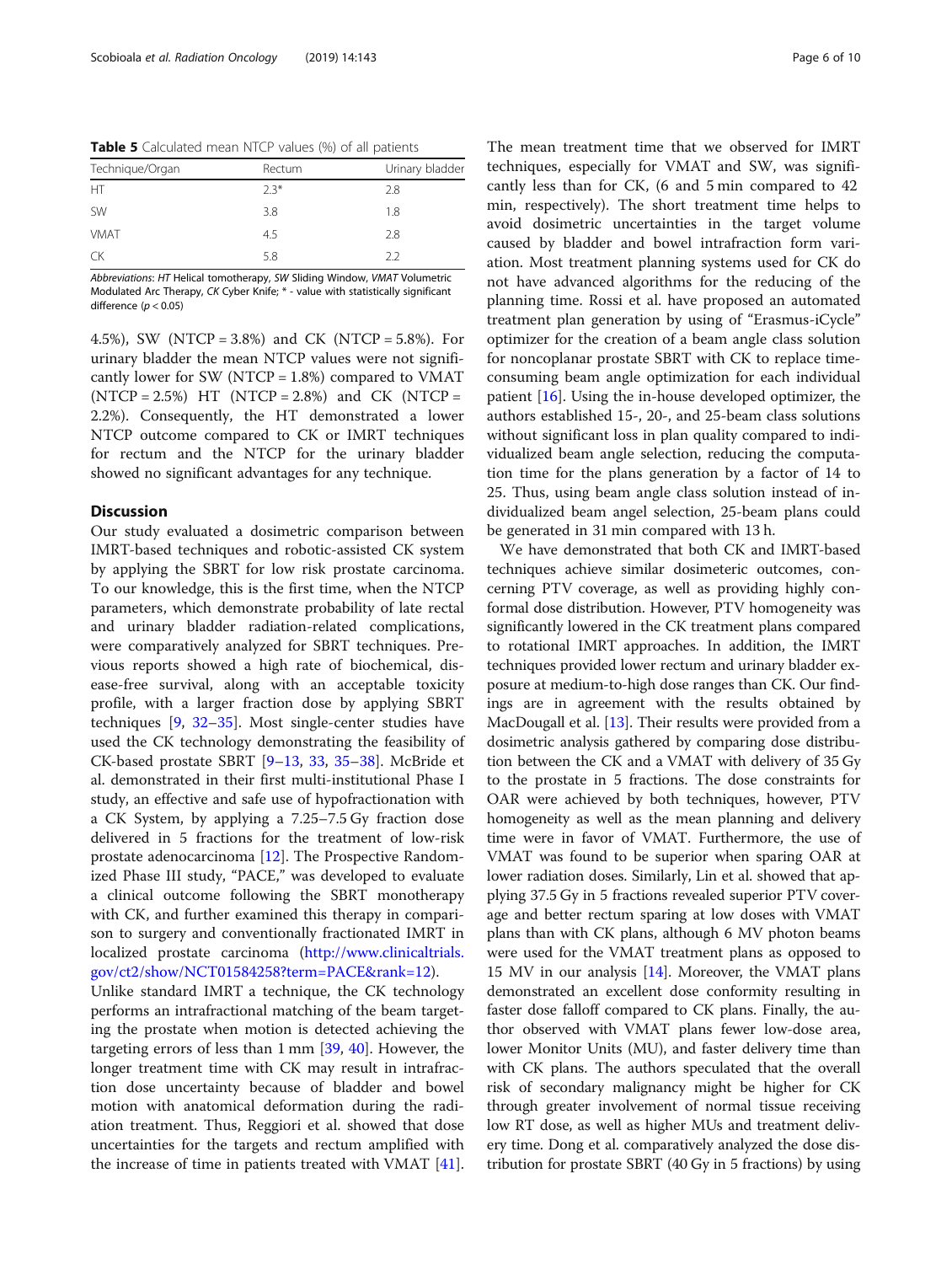of optimized robotic non-coplanar RT, termed 4π therapy, which is established on C-arm LINAC platform, and 2-arc VMAT [\[15\]](#page-8-0). Both planning methods demonstrated adequate PTV coverage. However, the  $4\pi$  plans achieved significantly superior sparing of anterior rectum wall and penile bulb, reducing the maximum doses ad V50%, V80%, V90% and D1 cm<sup>3</sup>. The bladder dose was only slightly reduced by using of  $4\pi$  therapy. Thus, by optimizing beam angles and fluences in the non-coplanar solution space, the authors have achieved superior quality for prostate SBRT compared to advanced VMAT plans. Rossi et al. developed systems for automatic generation of clinically deliver-able plans for robotic SBRT (autoROBOT). The quality of these plans was compared with VMAT plans that were also automatically generated, by applying of 9.5 Gy in 4 fractions [[17\]](#page-8-0). Interestingly, in the autoRO-BOT and autoVMAT comparison with 3 mm PTV margins for all techniques, rectum doses  $(D1 \text{ cm}^3)$  and Dmean) was significantly lower in autoROBOT plans, with comparable PTV coverage and other OAR sparing. Compared to manual sparing, autoROBOT significantly improved rectum and urinary bladder sparing  $(D1 \text{ cm}^3)$ and Dmean), with equal PTV coverage. Thus, in contrast to results observed in our study by the comparison of manually generated VMAT and CK plans, authors demonstrated a superiority of non-coplanar robotic SBRT compared to coplanar VMAT when using the autoplanning for both techniques.

Assuming the same dose objectives for treatment planning, we can explain differences in dose distribution within PTV and OAR by the impact of radiation technique and by different dose calculation algorithms. The Multiplan planning system used for CK is less sensitive to dose constraints than the planning systems used for rotational approaches. Lowered sensitivity can result in the difference of PTV homogeneity in CK plans while using the same dose objectives in the planning system for IMRT techniques. However, a crucial factor that determinates the feasibility of radiation treatment plans is the optimization of dose constraints in each individual case.

Varying selection criteria, as well as differences in the target volume definition and dose constraints for OAR that do exist, actually describe the prostate SBRT. The difference in a cumulative radiation dose (between 33 Gy and 38 Gy), as well as in RT regimens (4 to 5 fractions) lead to substantial variations in an applied BED. Similarly, there is a wide spectrum of dose constraints for PTV and OAR in the available literature date  $[2, 7-9, 42-44]$  $[2, 7-9, 42-44]$  $[2, 7-9, 42-44]$  $[2, 7-9, 42-44]$  $[2, 7-9, 42-44]$  $[2, 7-9, 42-44]$  $[2, 7-9, 42-44]$  $[2, 7-9, 42-44]$  $[2, 7-9, 42-44]$  $[2, 7-9, 42-44]$ . For this reason, we used a combination of constraints from the PACE study and those recommended by Accuray and Varian Centers which deliver SBRT with CK/tomotherapy and RA/Sliding Window, consecutively. We assessed the BED by using the  $α/β$  value of 3 for rectum and 6 for urinary bladder to convert all constraint dose to 2 Gy per fraction. This allowed for an appreciation of the used dose objectives, according to criteria proposed by QUANTEC reports, which establishes the conventionally fractionated RT [[19,](#page-8-0) [20](#page-8-0)]. Concerning the urethral sparing, is suggested that more heterogeneous dose distribution may provide a requisite prostatic urethra sparing within PTV. We restricted the maximum dose to 110% of the prescription dose in the treatment plans for all techniques to reduce the irradiation dose for the prostatic urethra. In the aspect of urethral toxicity, a multicentric Phase II study, which evaluates the SBRT in prostate cancer delivered by VMAT, including urethral sparing, is ongoing ([http://www.clinicaltrials.gov/ct2/show/NCT01764646](http://www.clinicaltrials.gov/ct2/show/NCT01764646?term=NCT01764646&rank=1) [?term=NCT01764646&rank=1](http://www.clinicaltrials.gov/ct2/show/NCT01764646?term=NCT01764646&rank=1)). Generally, the dose objectives for the prostate SBRT should be based on the datasets of the advanced radiotherapy technologies and large prospective randomized trials.

Another concern is the safety margins in the PTV delineation, which should be used to deliver SBRT for lowrisk prostate carcinoma, to achieve a validated dosimetric comparison we used the same safety margins in both the CK and IMRT techniques, with a 3 mm margin in the dorsal direction and 5 mm margin in ventral and lateral directions. The use of image-guided RT with prostate verification immediately before treatment may not be enough for the precise delivery of radiation dose due to intrafraction prostate motion. According to established literature, the standard deviation of systematic and random errors due to intrafraction prostate motion varies from 0.2 to 1.7 mm and 0.4 to 1.3 mm, respectively [\[41,](#page-9-0) [45](#page-9-0)–[49\]](#page-9-0). Considering that CK performs the real-time tracking of intrafractional prostate motion with a 1 mm precision in radiation dose delivery, MacDougall et al. have suggested the use of a safety margin of 3 mm for all directions in CK and 5 mm in VMAT [\[13](#page-8-0)]. Some authors observed a good clinical response as well as very low risk of intestinal grade 4 and 3 adverse effects applying the CK-based SBRT for low-risk prostate carcinoma by using of 2 or 2.5 mm safety margins into the rectal directions [\[50](#page-9-0), [51\]](#page-9-0). Similarly, in the newly initiated prospective observational bi-center trial "HYPOSTAT", the PTV was delineated with posterior margins of 2 mm for the CK-based SBRT [[52](#page-9-0)]. On the other side, in the large series of reports describing the stereotactic RT with CK for localized prostate carcinoma, was observed a low rate of transient grade 3 and 2 urinary and rectal toxicities by using of 3 mm dorsal PTV margin and 5 mm safety margins in all other directions [\[41,](#page-9-0) [45](#page-9-0)–[49\]](#page-9-0). Considering the highest exposure of rectum and urinary bladder for CK compared to IMRT that was revealed in this study, we would recommend reducing the PTV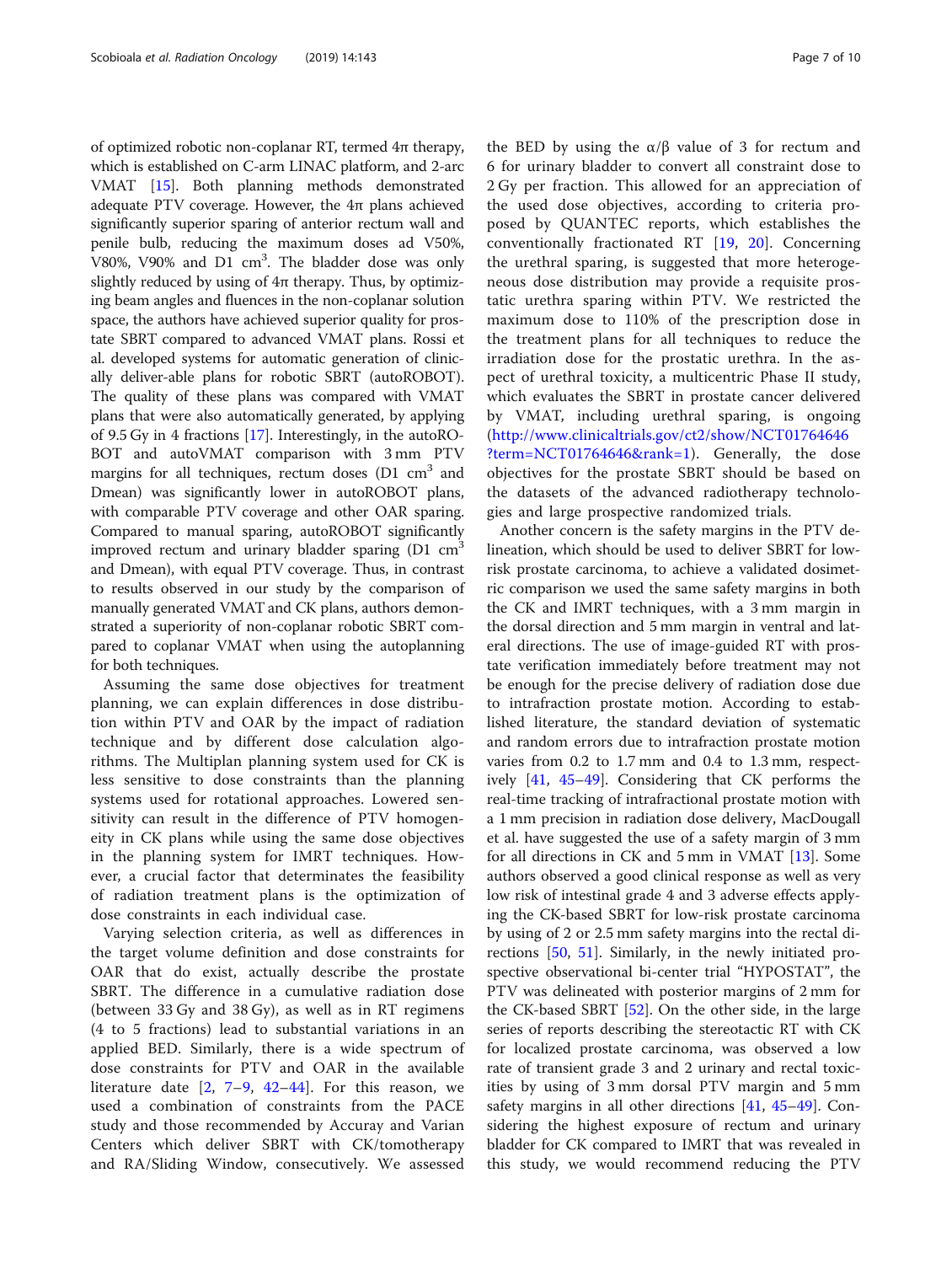margins up to 2 mm in all directions for the CK-based SBRT, to minimize the risk of urinary and rectal toxicities as well as to provide a dosimetric advantage compared to advanced IMRT techniques.

One lingering question in regards to SBRT for prostate cancer is the RT regimen. King et al. reported on the fourfold reduction in Grade 1 urinary toxicity and a sevenfold reduction in Grade 1 rectal toxicity in favor of the every-other-day SBRT compared to daily SBRT consisted of 36.25 Gy in 5 fractions [\[9](#page-8-0)]. The authors, ultimately, recommended treating the prostate with an every-other-day dose schedule in order to allow the SBRT to minimize late effects in normal tissue. However, only a randomized trial would be able to properly study differences between different RT regimens.

We focused on analyzing the probability of late rectal and urinary toxicities by using SBRT on low-risk prostate carcinoma. Despite the significant dosimetric advantage in rectum protection for SW (Table [4\)](#page-3-0), the NTCP values of late rectal toxicities reveal that HT is superior in this regard (Table [5](#page-5-0)). Use of fixed-fields IMRT, but not rotational techniques, was shown to improve the NTCP parameters for urinary bladder. The SW or HT, but not VMAT, generally are preferred in order to reduce the probability of late rectal in the treatment of low-risk prostate carcinoma. The NTCP for the urinary bladder showed no significant advantages for any technique.

This study is based on the treatment planning systems Eclipse<sup>™10</sup>, Tomo planning system version 5 and the Multiplan® planning system version 5.2. In the development process of this work the treatment planning systems were routinely used in our institute. The newer algorithms for the optimization lead into a different way of planning. For example the new Photon Optimizer in the Eclipse™15 has an improved OAR and target overlap modeling. With similar dose objectives in the planning process the resulting dose distribution and DVH differs slightly between Eclipse™10 and Eclipse™15. Therefore, the individual optimization of dose objectives may improve the target coverage and OAR sparing by using of Eclipse™10 treatment planning system. The NTCP values are based on DVH results so a newer algorithm could show a different result. There are some studies about the influence or impact of dose calculation algorithms on NTCP values, especially for lung cancer [[53](#page-9-0)–[55](#page-9-0)]. Because of a steady progress of algorithms to increase the accuracy of dose distribution and to minimize uncertainties, an additional work could investigate the impact of an update of the Eclipse™10 to Eclipse™15 regarding the NTCP of prostate SBRT.

Our study is limited by its retrospective nature and small number of study population which precludes big conclusions and planning's parameters used should not be extrapolated for all cases. For example, the PTV margins for prostate SBRT should be defined based on radiation technique used, carcinoma stage and prostate volume. Another possible limitation is selection bias due to large difference in the prostate and rectal volume in analyzed patients (Additional file [1:](#page-8-0) Table S1. For this reason, the estimated treatment plans demonstrated large variations in the values of PTV coverage and OAR sparring between patients. In addition, the dose constraints for rectum and urinary bladder recommended by QUANTEC are based on 3-D conventional RT datasets. The advanced IMRT and CK techniques provide highly conformal dose distribution, performing superior OAR sparing compared to 3-D CRT, thus the dose constraints for OAR must be adopted for advanced IMRT and CK techniques used for prostate SBRT. Regarding NTCP analysis, we used the Lyman's model of rectal and bladder toxicities for estimating of NTCP values. However, Viswanathan et al. aver that no convenient quantitative model exists, which can satisfactorily analyze late bladder toxicity after external beam radiotherapy [\[20](#page-8-0)]. This is due to lack of a clear dose response and functional variability of the bladder. Finally, the radiation plans can be optimized by individual modification of dose objectives for each treatment case. This argument can diminish the relevance of the obtained results, despite the use of similar dose objectives in the estimation of the radiation plans. Thus, selection criteria for dosimetric comparison between different radiation approaches should be further optimized.

#### Conclusion

This analysis is focused on the evaluation of the dosimetric feasibility of different SBRT techniques in the therapy of low-risk prostate cancer. For all techniques we applied the same safety margins for the delineation of the target volume as well as the same dose objectives were used for the plan optimizations. Major findings to emerge from this study are as follows: (i) All techniques showed a high conformal dose distribution in achieving OAR constraints; (ii) The CK revealed lower homogeneity within the target volume; (iii) The CK revealed the highest exposure of rectum and urinary bladder compared to IMRT, especially at medium-to-high dose ranges; (iv) comparing IMRT techniques, the SW displayed superior rectum sparing at medium-to-high dose range, whereas both SW and VMAT revealed superior bladder sparing; (v) techniques such as SW or  $HT$ but not VMAT — demonstrate a reduced probability of late rectal complications; (vi) The mean treatment delivery time was significantly less for IMRT techniques than for CK, with shorter mean values for SW (6 min) and VMAT (5 min) compared to 42 min for CK. Generally, this dosimetric analysis revealed a higher protection of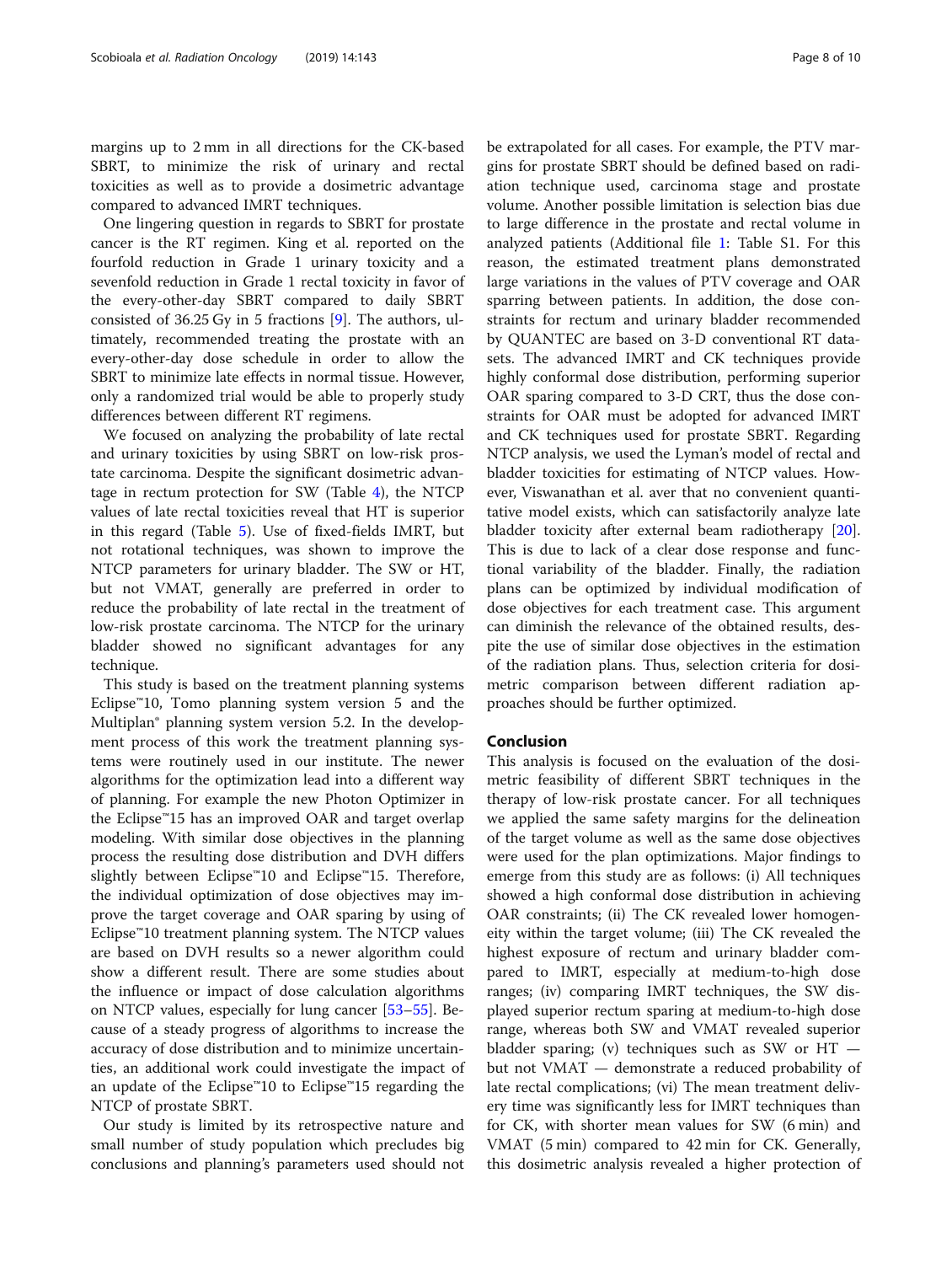<span id="page-8-0"></span>the rectum and bladder by using IMRT techniques compared to CK for the SBRT of prostate cancer. However, considering the possible optimization of radiation plans by the individual modification of dose objectives for each case, the radiation technique for prostate SBRT should be selected individually dependent on the treatment strategy.

#### Additional file

[Additional file 1:](https://doi.org/10.1186/s13014-019-1353-6) Table S1. Variables for patients' population. (DOCX 12 kb)

#### Abbreviations

BED: Biological equivalent dose; CBCT: Cone beam computed tomography; CK: Cyber Knife; CTV: Clinical target volume; DVH: Dose-volume histograms; HT: Helical tomotherapy; IMRT: Intensity-modulated radiotherapy; LINAC: linear-accelerator; LKB: Lyman-Kutcher-Burman model; MRI: Magnetic resonance imaging; NCCN: National Comprehensive Cancer Network; NTCP: Normal tissue complication probability; OAR: Organ at risk; PFS: Progression free survival; PTV: Planning target volume; QUANTEC: Quantitative Analyses of Normal Tissue Effects in the Clinic; SBRT: Stereotactic body radiotherapy; SW: Sliding Window; TCP: Tumor control probability; VMAT: Volumetric Modulated Arc Therapy

#### Acknowledgements

Not applicable in this section.

#### Authors' contributions

All authors participated in patient treatment and were involved in the preparation of the manuscript. All authors reviewed and approved the final manuscript.

#### Funding

Not applicable in this section.

#### Availability of data and materials

The datasets supporting the conclusions of this article are available in the repository of the Department of Radiotherapy and Radiooncology, University Hospital of Muenster.

#### Ethics approval and consent to participate

Not applicable in this section.

#### Consent for publication

Not applicable in this section.

#### Competing interests

The authors declare that they have no competing interests.

#### Received: 1 July 2019 Accepted: 1 August 2019 Published online: 09 August 2019

#### References

- 1. Miralbell R, Roberts SA, Zubizarreta E, Hendry JH. Dose-fractionation sensitivity of prostate cancer deduced from radiotherapy outcomes of 5,969 patients in seven international institutional datasets: α/β = 1.4 (0. 9–2.2) Gy. Int J Radiat Oncol Biol Phys. 2012;82:17–24. [https://doi.org/1](https://doi.org/10.1016/j.ijrobp.2010.10.075) [0.1016/j.ijrobp.2010.10.075](https://doi.org/10.1016/j.ijrobp.2010.10.075).
- 2. Ju AW, Wang H, Oermann EK, Sherer BA, Uhm S, Chen VJ, Pendharkar AV, Hanscom HN, Kim JS, Lei S, Suy S, Lynch JH, Dritschilo A, Collins SP. Hypofractionated stereotactic body radiation therapy as monotherapy for intermediate-risk prostate cancer. Radiat Oncol. 2013; 31:8–30. <https://doi.org/10.1186/1748-717X-8-30>.
- 3. Fowler J, Chappell R, Ritter M. Is alpha/beta for prostate tumors really low? Int J Radiat Oncol Biol Phys. 2001;50:1021–31. [https://doi.org/10.1](https://doi.org/10.1016/S0360-3016(01)01607-8) [016/S0360-3016\(01\)01607-8](https://doi.org/10.1016/S0360-3016(01)01607-8).
- 4. Wang JZ, Guerrero M, Li XA. How low is the alpha/beta ratio for prostate cancer? Int J Radiat Oncol Biol Phys. 2003;55:194–203. [https://doi.org/10.1](https://doi.org/10.1016/S0360-3016(02)03828-2) [016/S0360-3016\(02\)03828-2](https://doi.org/10.1016/S0360-3016(02)03828-2).
- 5. Yeoh EE, Botten RJ, Butters J, Di Matteo AC, Holloway RH, Fowler J. Hypofractionated versus conventionally fractionated radiotherapy for prostate carcinoma: final results of phase III randomized trial. Int J Radiat Oncol Biol Phys. 2010;81:1271–8. [https://doi.org/10.1016/j.ijrobp.2010.07.1984.](https://doi.org/10.1016/j.ijrobp.2010.07.1984)
- 6. Lukka H, Hayter C, Julian JA, Warde P, Morris WJ, Gospodarowicz M, Levine M, Sathya J, Choo R, Prichard H, Brundage M, Kwan W. Randomized trial comparing two fractionation schedules for patients with localized prostate cancer. J Clin Oncol. 2005;23:6132–8. <https://doi.org/10.1200/JCO.2005.06.153>.
- 7. Arcangeli G, Saracino B, Gomellini S, Petrongari MG, Arcangeli S, Sentinelli S, Marzi S, Landoni V, Fowler J, Strigari L. A prospective phase III randomized trial of hypofractionation versus conventional fractionation in patients with high-risk prostate cancer. Int J Radiat Oncol Biol Phys. 2010;78:11–8. [https://](https://doi.org/10.1016/j.ijrobp.2009.07.1691) [doi.org/10.1016/j.ijrobp.2009.07.1691](https://doi.org/10.1016/j.ijrobp.2009.07.1691).
- 8. Chen LN, Suy S, Uhm S, Oermann EK, Ju AW, Chen V, Hanscom HN, Laing S, Kim JS, Lei S, Batipps GP, Kowalczyk K, Bandi G, Pahira J, McGeagh KG, Collins BT, Krishnan P, Dawson NA, Taylor KL, Dritschilo A, Lynch JH, Collins SP. Stereotactic Body Radiation Therapy (SBRT) for clinically localized prostate cancer: the Georgetown University experience. Radiat Oncol. 2013; 8:58. [https://doi.org/10.1186/1748-717X-8-58.](https://doi.org/10.1186/1748-717X-8-58)
- 9. King CR, Brooks JD, Gill H, Presti JC Jr. Long-term outcomes from a prospective trial of stereotactic body radiotherapy for low-risk prostate cancer. Int J Radiat Oncol Biol Phys. 2012;82:877–82. [https://doi.org/10.1016/](https://doi.org/10.1016/j.ijrobp.2010.11.054) [j.ijrobp.2010.11.054](https://doi.org/10.1016/j.ijrobp.2010.11.054).
- 10. Bolzicco G, Favretto MS, Scremin E, Tambone C, Tasca A, Guglielmi R. Image-guided stereotactic body radiation therapy for clinically localized prostate cancer: preliminary clinical results. Technol Cancer Res Treat. 2010; 9:473–7. <https://doi.org/10.1177/153303461000900505>.
- 11. Jabbari S, Weinberg VK, Kaprealian T, Hsu IC, Ma L, Chuang C, Descovich M, Shiao S, Shinohara K, Roach M 3rd, Gottschalk A. RStereotactic body radiotherapy as monotherapy or post-external beam radiotherapy boost for prostate cancer: technique, early toxicity, and PSA response. Int J Radiat Oncol Biol Phys. 2012;82:228–34. <https://doi.org/10.1016/j.ijrobp.2010.10.026>.
- 12. McBride SM, Wong DS, Dombrowski JJ, Harkins B, Tapella P, Hanscom HN, Collins SP, Kaplan ID. Hypofractionated stereotactic body radiotherapy in lowrisk prostate adenocarcinoma: preliminary results of a multi-institutional phase 1 feasibility trial. Cancer. 2012;118:3681–90. <https://doi.org/10.1002/cncr.26699>.
- 13. Macdougall ND, Dean C, Muirhead R. Stereotactic body radiotherapy in prostate cancer: is Rapidarc a better solution than Cyberknife? Clin Oncol (R Coll Radiol). 2013;26:4–9. <https://doi.org/10.1016/j.clon.2013.08.008>.
- 14. Lin YW, Lin KH, Ho HW, Lin HM, Lin LC, Lee SP, Chui CS. Treatment plan comparison between stereotactic body radiation therapy techniques for prostate cancer: non-isocentric CyberKnife versus isocentric RapidArc. Phys Med. 2014;30:654–61. <https://doi.org/10.1016/j.ejmp.2014.03.008>.
- 15. Dong P, Nguyen BS, Ruan D, King C, Long T, Romeijn E, Low DA, Kupelian P, Steinberg M, Yang Y, Sheng K. Feasibility of prostate robotic radiation therapy on conventional C-arm linacs. Pract Radiat Oncol. 2014;4:254–60. [https://doi.org/10.1016/j.prro.2013.10.009.](https://doi.org/10.1016/j.prro.2013.10.009)
- 16. Rossi L, Breedveld S, Aluwini S, Heijmen B. Noncoplanar beam angle class solutions to replace time-consuming patient-specific beam angle optimization in robotic prostate stereotactic body radiation therapy. Int J Radiat Oncol Biol Phys. 2014;92:762–70. <https://doi.org/10.1016/j.ijrobp.2015.03.013>.
- 17. Rossi L, Sharfo AW, Aluwini S, Dirkx M, Breedveld S, Heijmen B. First fully automated planning solution for robotic radiosurgery – comparison with automatically planned volumetric arc therapy for prostate cancer. Acta Oncol. 2018;57:1490–8. [https://doi.org/10.1080/0284186X.2018.1479068.](https://doi.org/10.1080/0284186X.2018.1479068)
- 18. Network NCCN (2017) Clinical practise guidelines for oncology, prostate cancer, version 01.2016.
- 19. Michalski JM, Gay H, Jackson A, Tucker SL, Deasy JO. Radiation dose-volume effects in radiation-induced rectal injury. Int J Radiat Oncol Biol Phys. 2010; 76:123–9. [https://doi.org/10.1016/j.ijrobp.2009.03.078.](https://doi.org/10.1016/j.ijrobp.2009.03.078)
- 20. Viswanathan AN, Yorke ED, Marks LB, Eifel PJ, Shipley WU. Radiation dosevolume effects of the urinary bladder. Int J Radiat Oncol Biol Phys. 2010;76: 116–22. <https://doi.org/10.1016/j.ijrobp.2009.02.090>.
- 21. ICRU, Report 83. Prescribing, recording, and reporting intensity-modulated photon-beam. Bethesda: International Commission on Radiation Units and Measurements; 2010.
- 22. Boehmer D, Maingon P, Poortmans P, Baron MH, Miralbell R, Remouchamps V, Scrase C, Bossi A. Bolla M; EORTC radiation oncology group. Guidelines